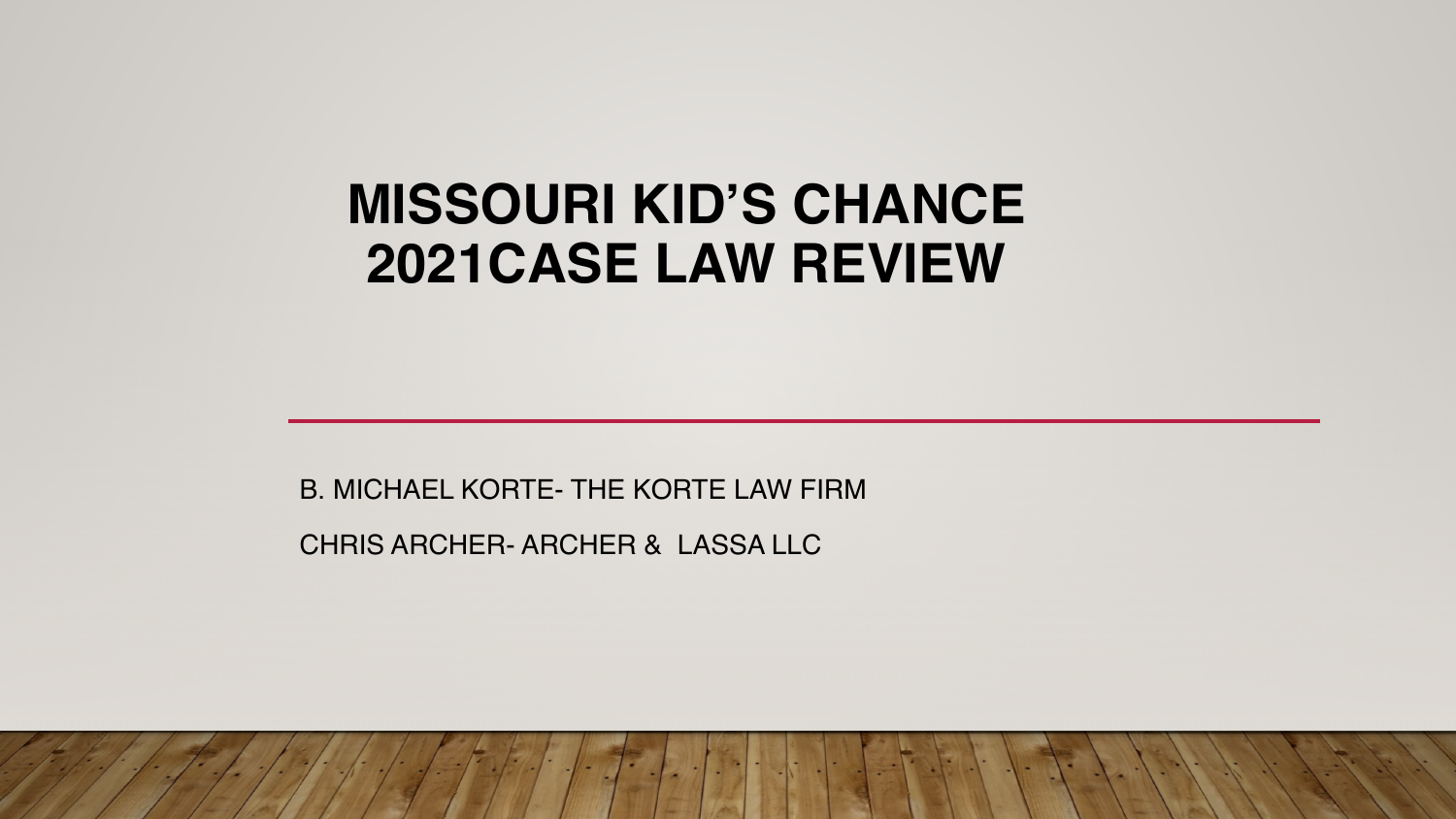## **SIF LIABILITY FOR PERMANENT TOTALS**

**Treasurer of the State of Missouri as Custodian of the Second Injury Fund, Appellant, vs. Jonathan Parker, Respondent.** SC 98704

Lexow v. Boeing Co., and Second Injury Fund. ED 108853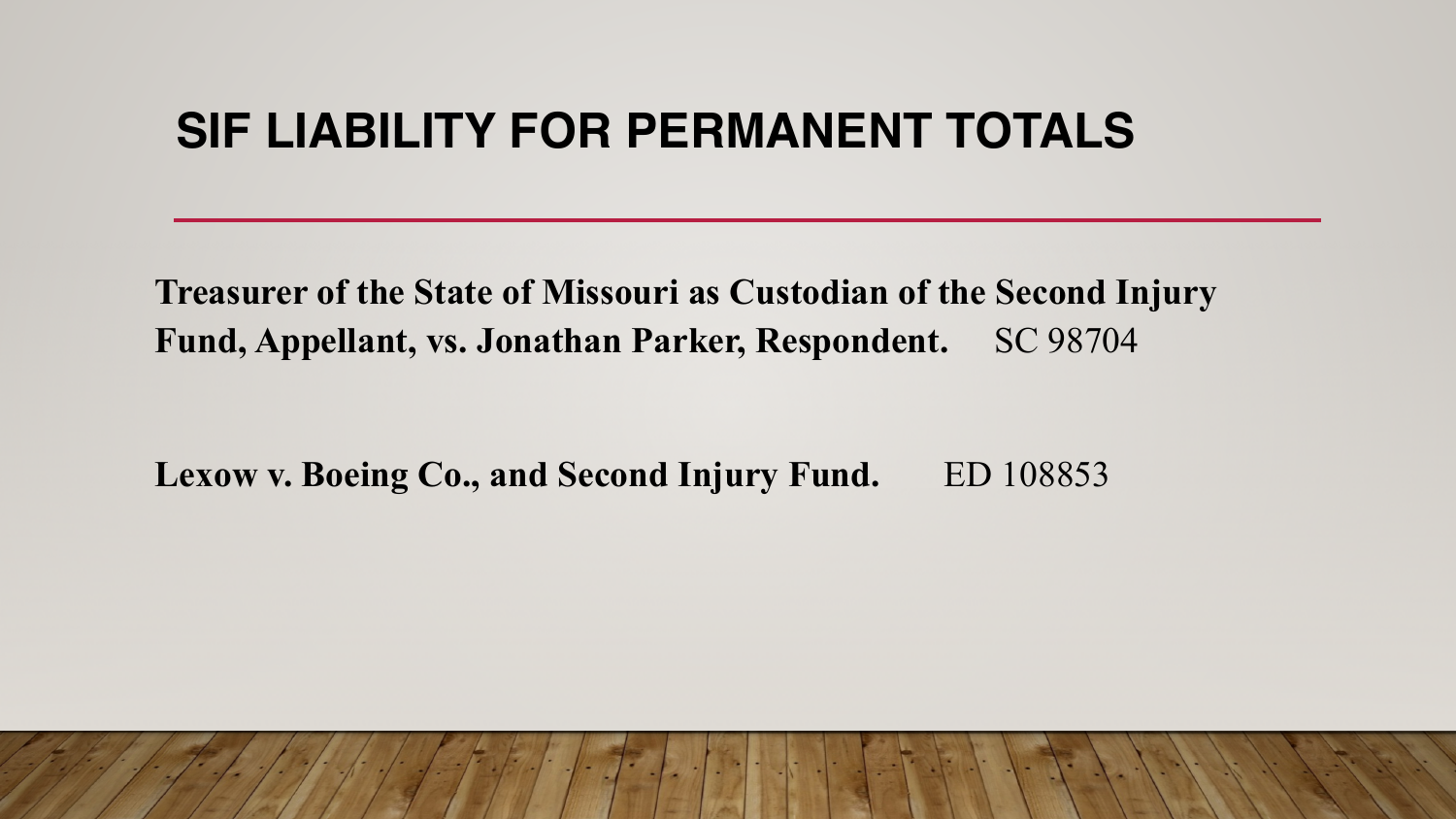## **PRESERVING THE RECORD**

**Justin Kent v. NHC Healthcare and Treasurer/ Custodian of the Second Injury Fund**. ED 108667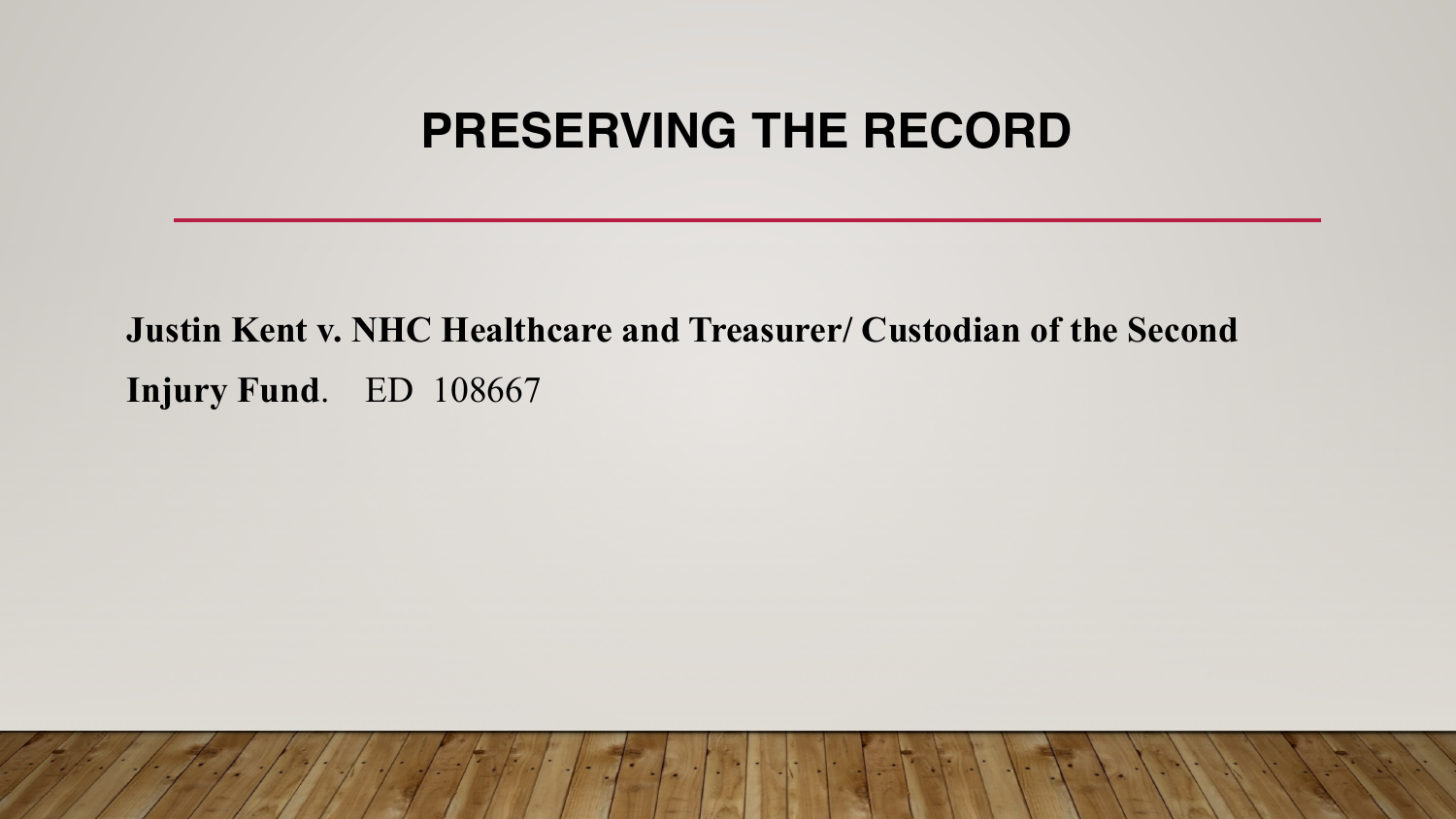# **CLAIMS ARISING OUT OF AND IN THE COURSE OF EMPLOYMENT**

**Gary Boothe Jr. v Dish Network Inc.** SD 36408 MO Sct accepted transfer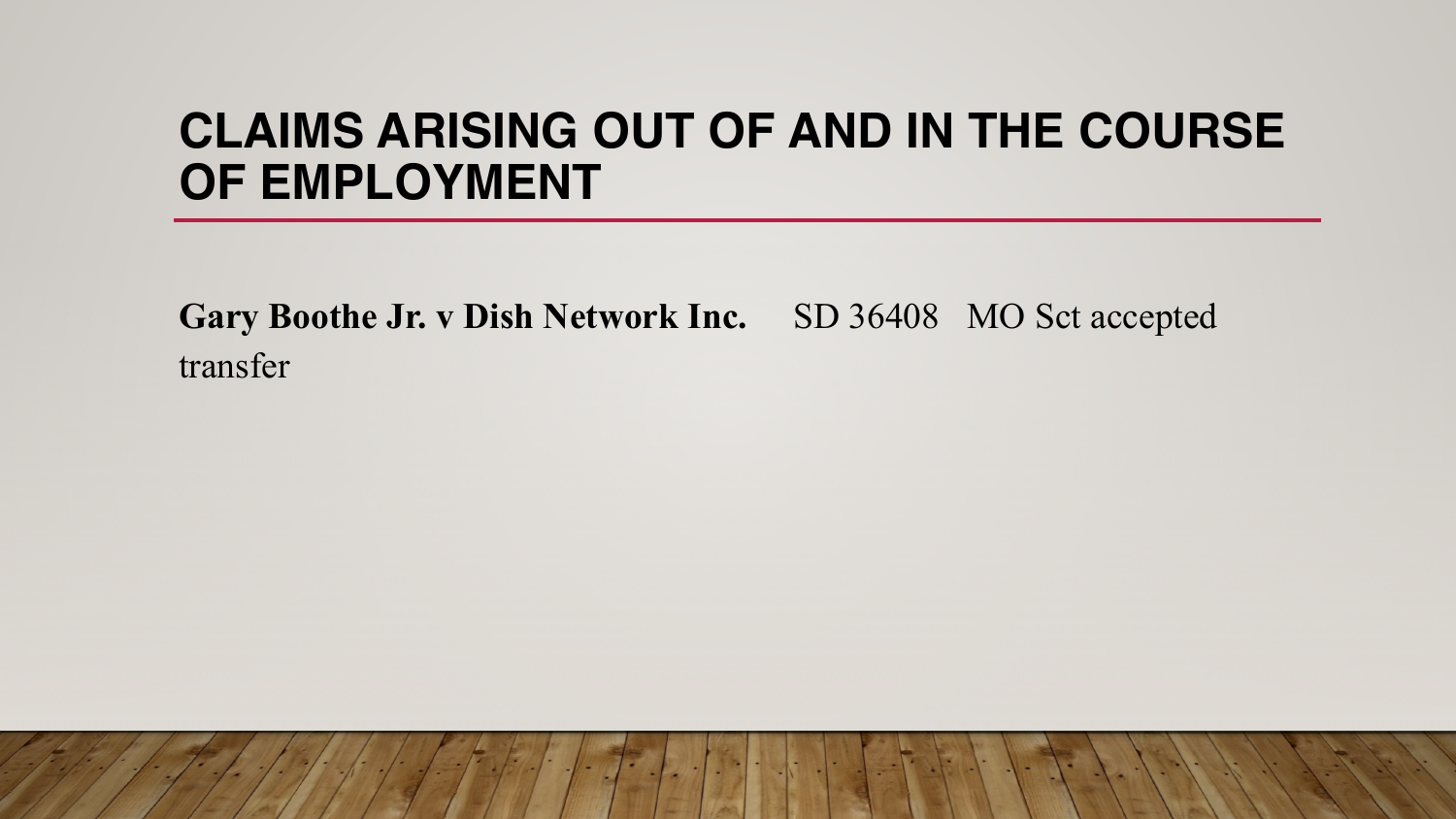# **CLAIMS ARISING OUT OF AND IN THE COURSE OF EMPLOYMENT**

**Annayeva v. SAB of the TSD of the City of St. Louis,** 

597 S.W.3d 196 (Mo. banc 2020)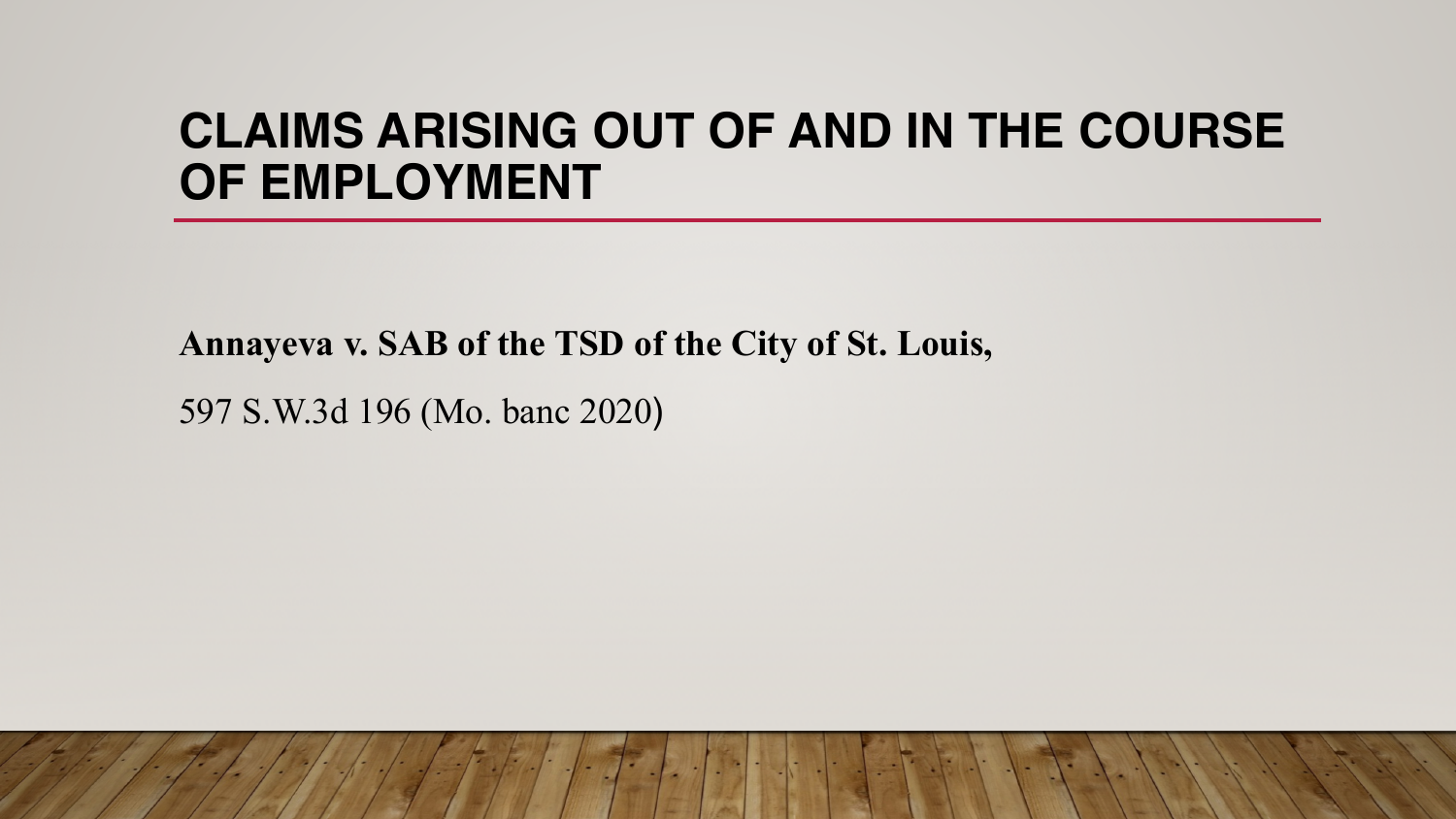# **THE COSBY EVIDENCE PROBLEM**

**MO Dep't of Trans. v. Labor & Industrial Rel'ns Comm**., 600 S.W.3d 1 (WD 2020)

See **Dubuc v Treasurer,** WD 82809, and thereafter the remanded opinion from Commission 15-087903 denying motion to submit additional evidence and denying claim.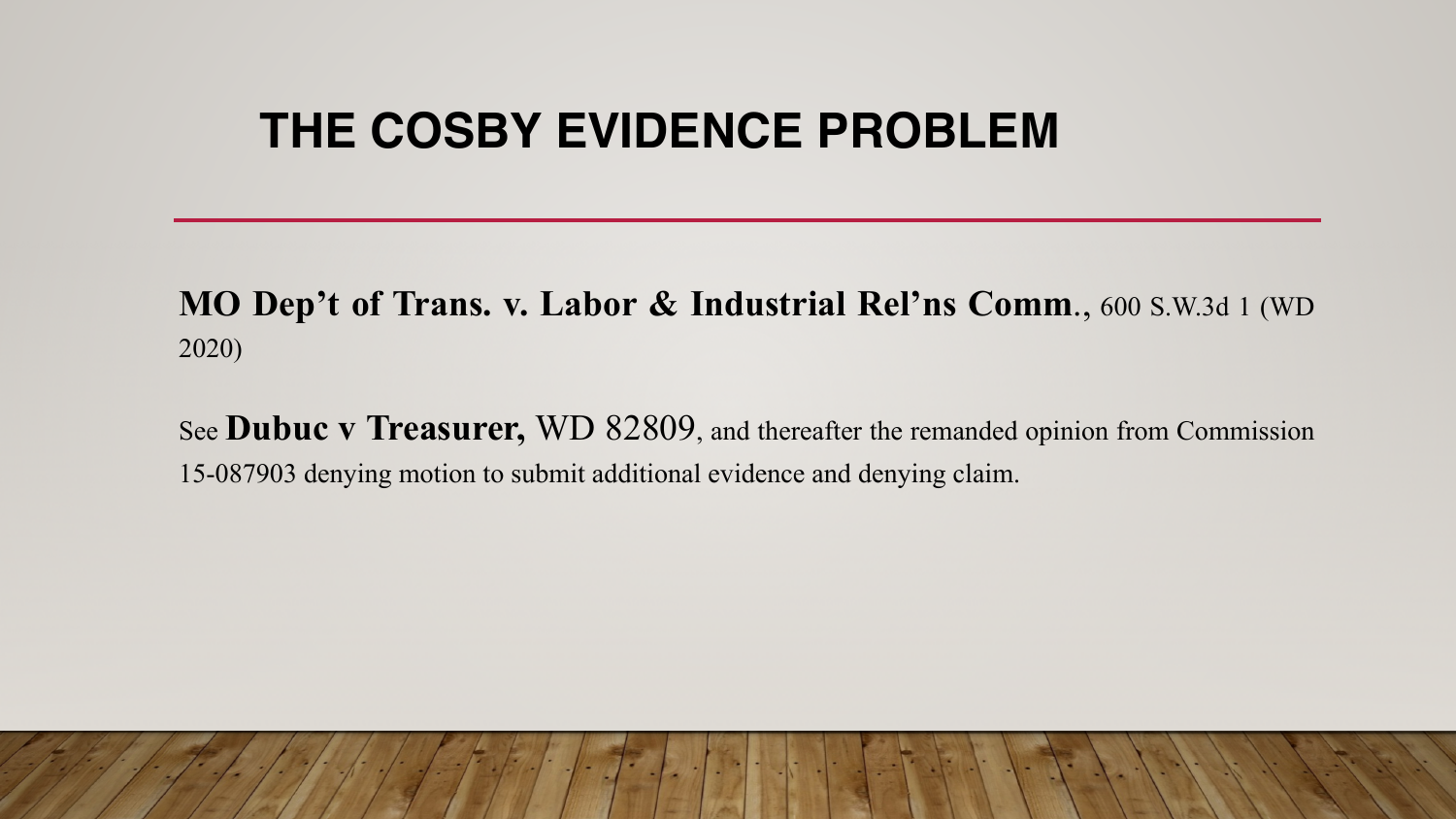# **COSBY PROBLEM - TAKING BACK A STIPULATION**

**Randall Clinkenbeard v. Office of Administration and Treasurer** SD 36942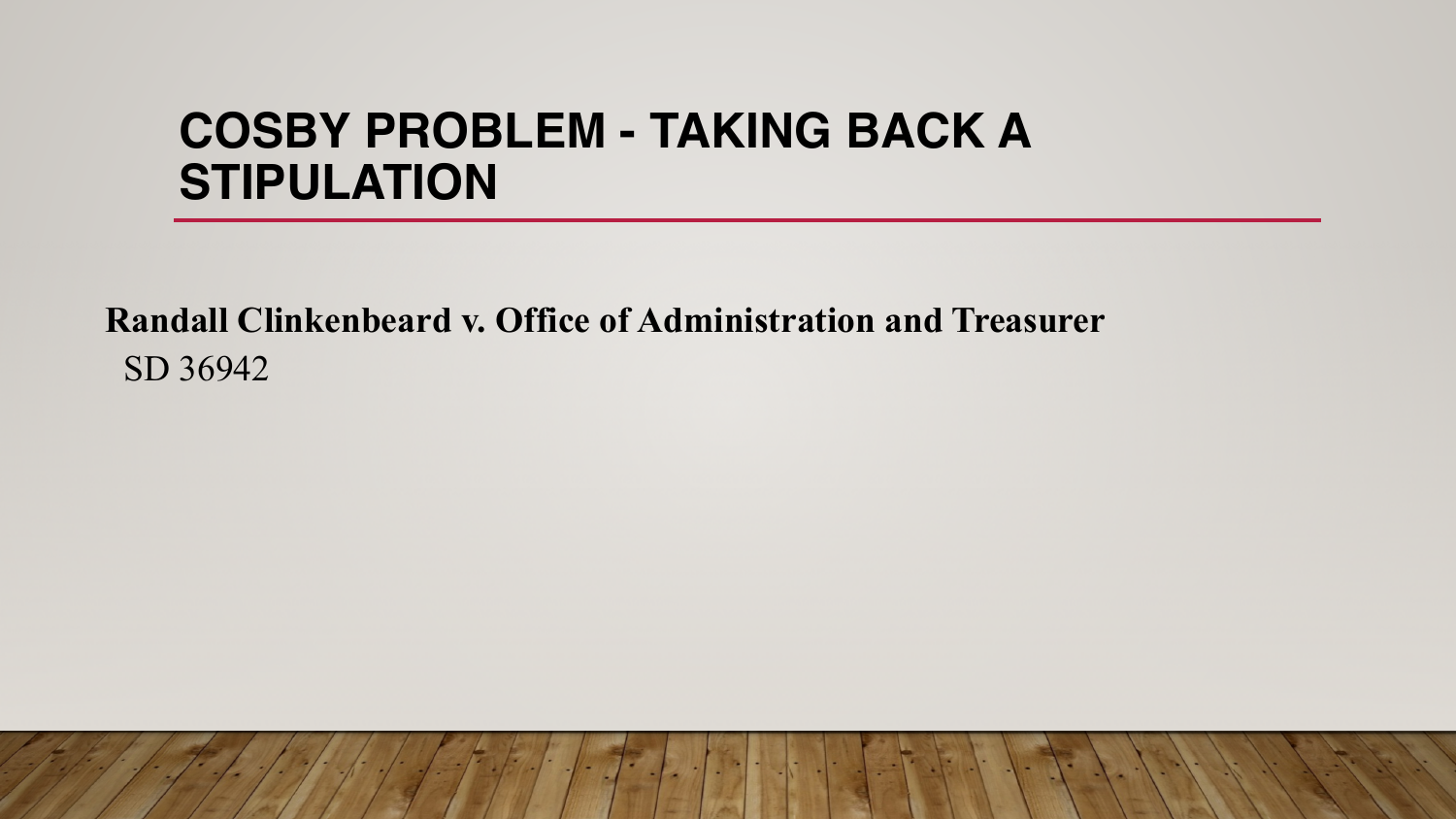# **TRYING TO CIRCUMVENT EXCLUSIVE "JURISDICTION"**

**Ducoulombier v. Ford Motor Company**, WD 83430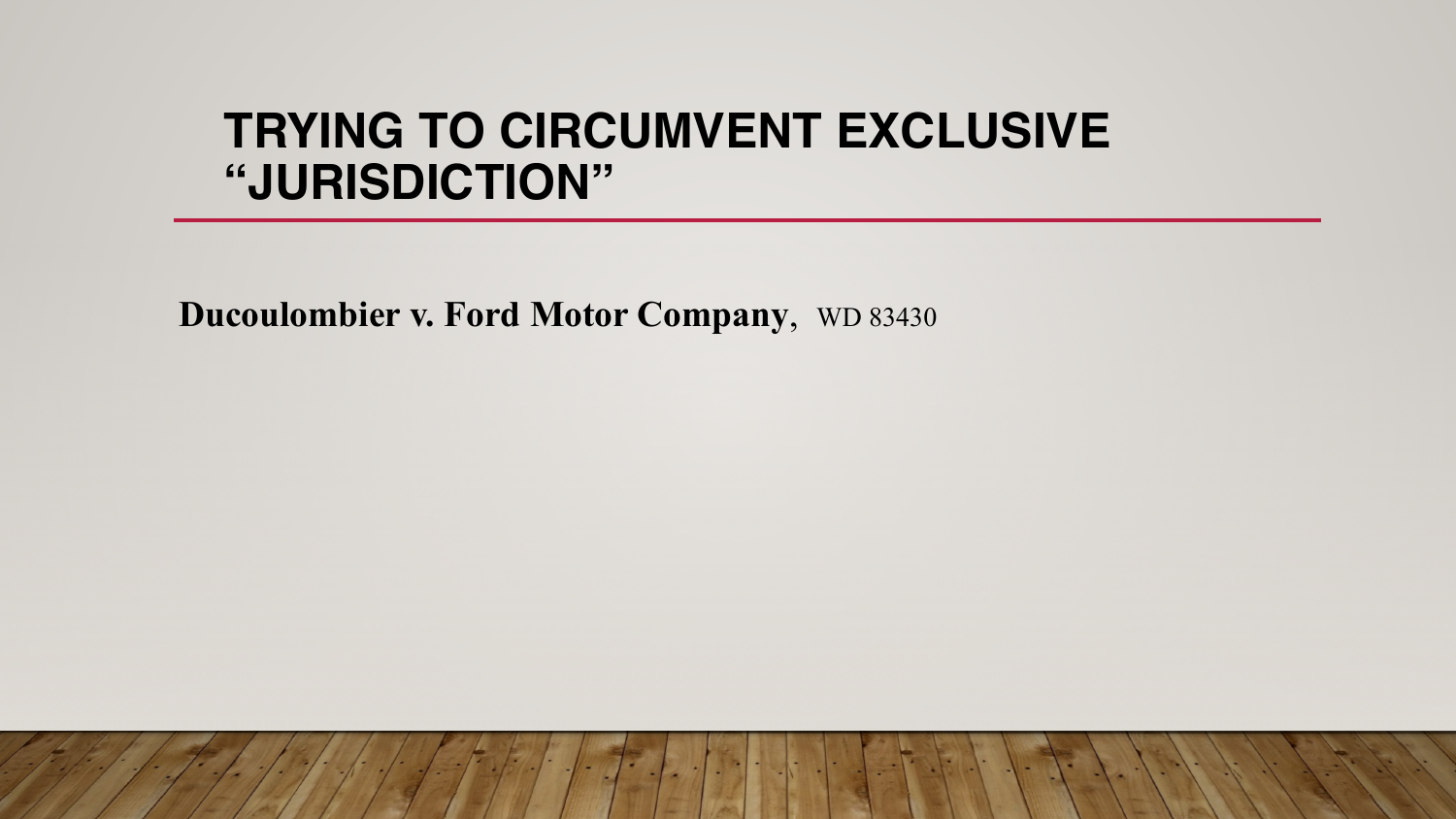# **TRYING TO CIRCUMVENT EXCLUSIVE "JURISDICTION"**

**Sebacher v. Midland Paper Company**, 610 S.W.3d 4020 (Mo. Ct. App. E. D. 2020)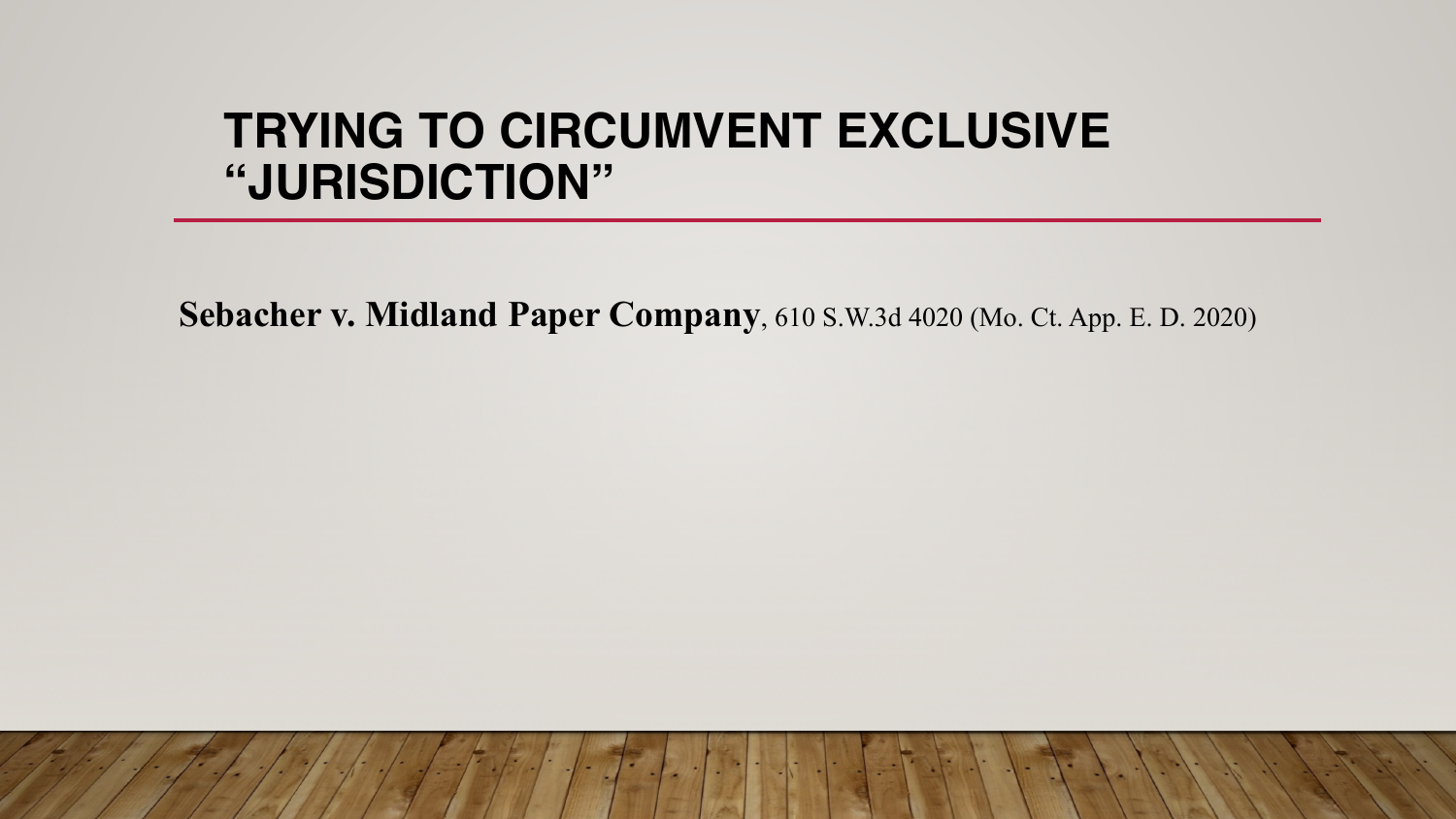# **TRYING TO CIRCUMVENT EXCLUSIVE "JURISDICTION"**

**State ex rel, Beutler, Inc. v. Midkiff**, SC 98251 (Mo. 2021)

•See also **Andrew Halsey and Tammy Halsey v Townsend Tree Service Company** SD 36658 April 2021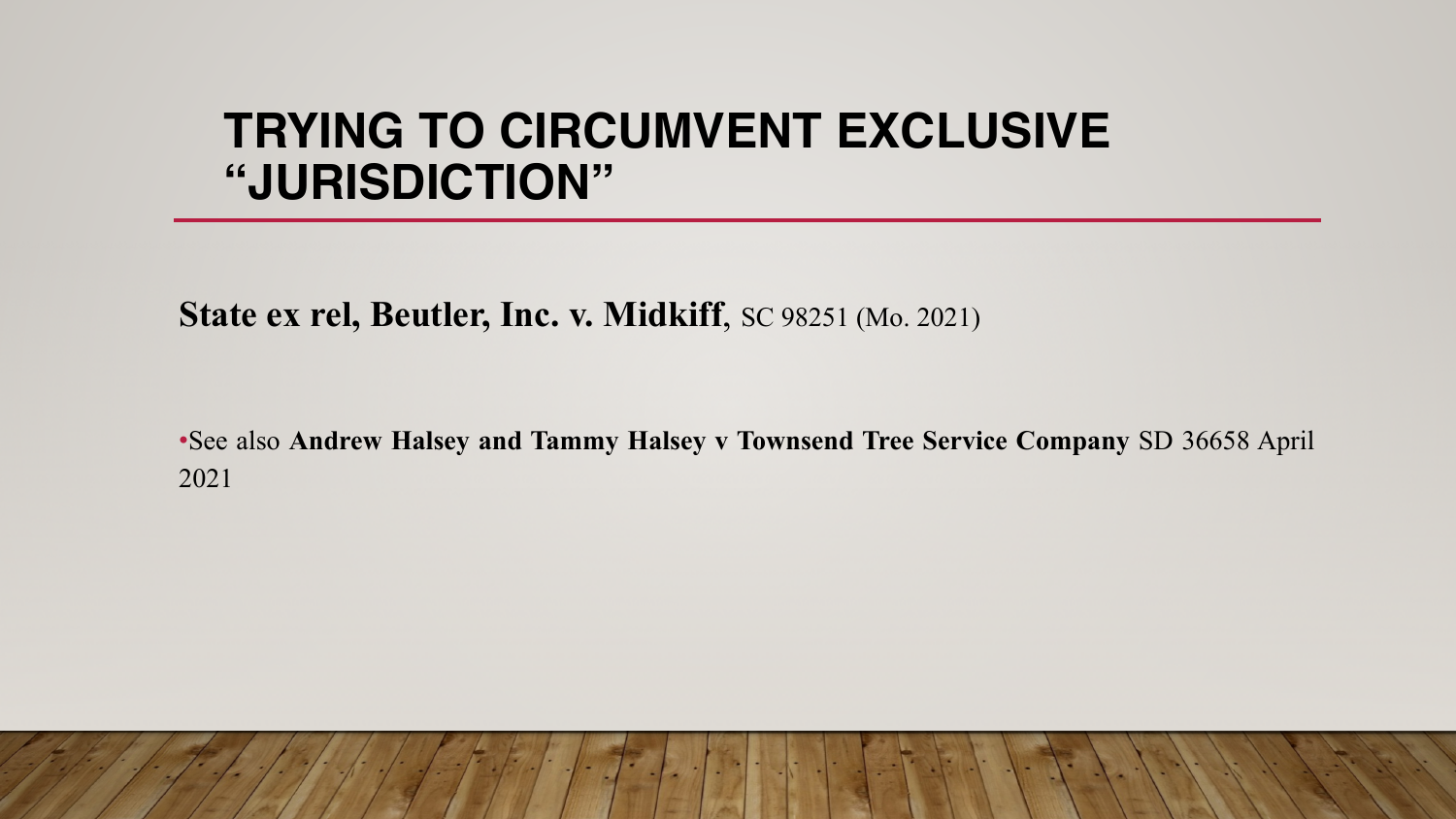#### **MESOTHELIOMA**

 **Hayden v. Cut-Zaven, Ltd.,** 614 S.W.3d 44 (Mo. Ct. App. E. D. 2020)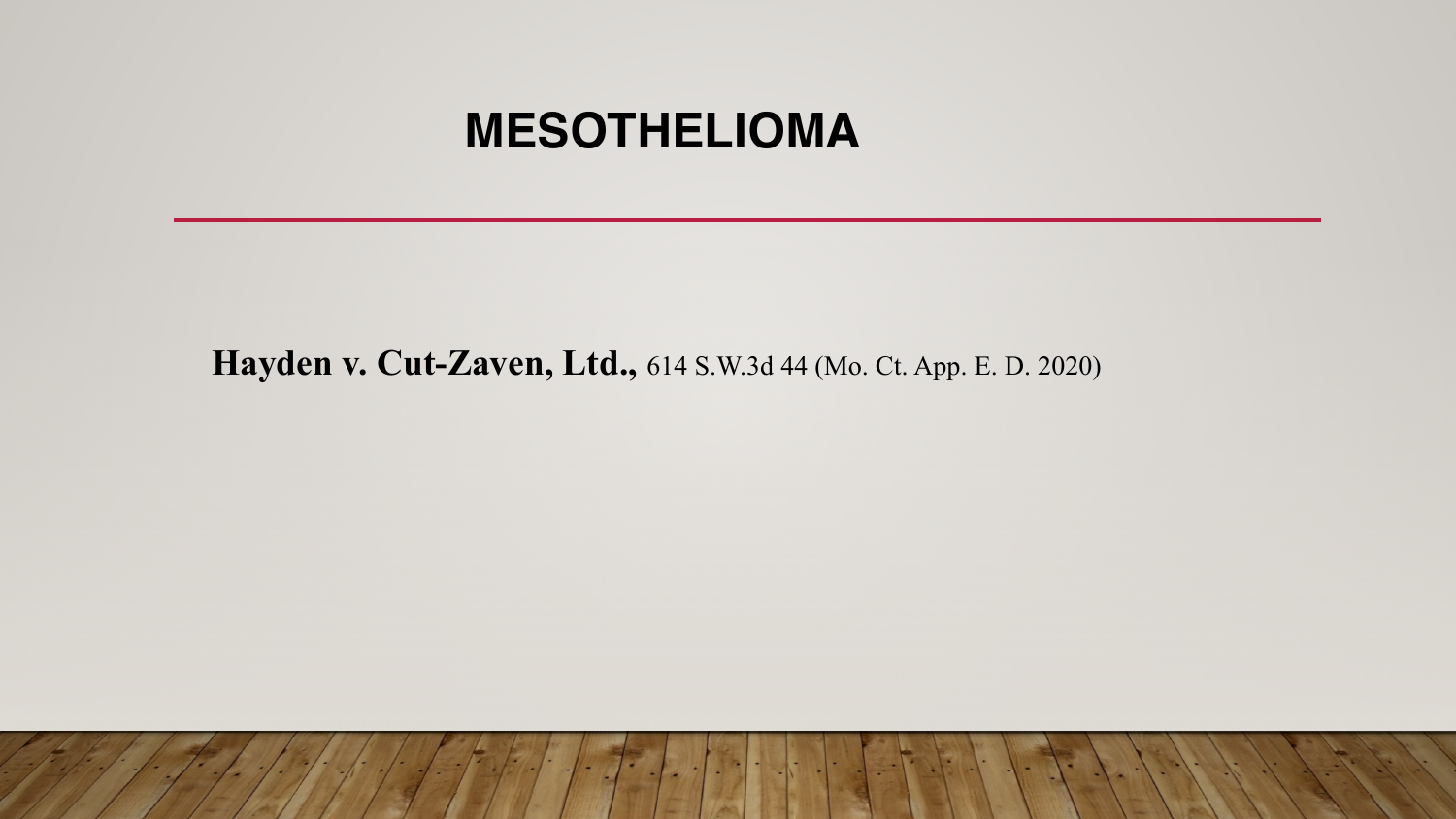# **AFFIRMATIVE DEFENSES TO LIABILITY**

**Scott v. Treasurer of State - Custodian of Second Injury Fund**, 610 S.W.3d 374 (Mo. Ct. App. S. D. 2020)